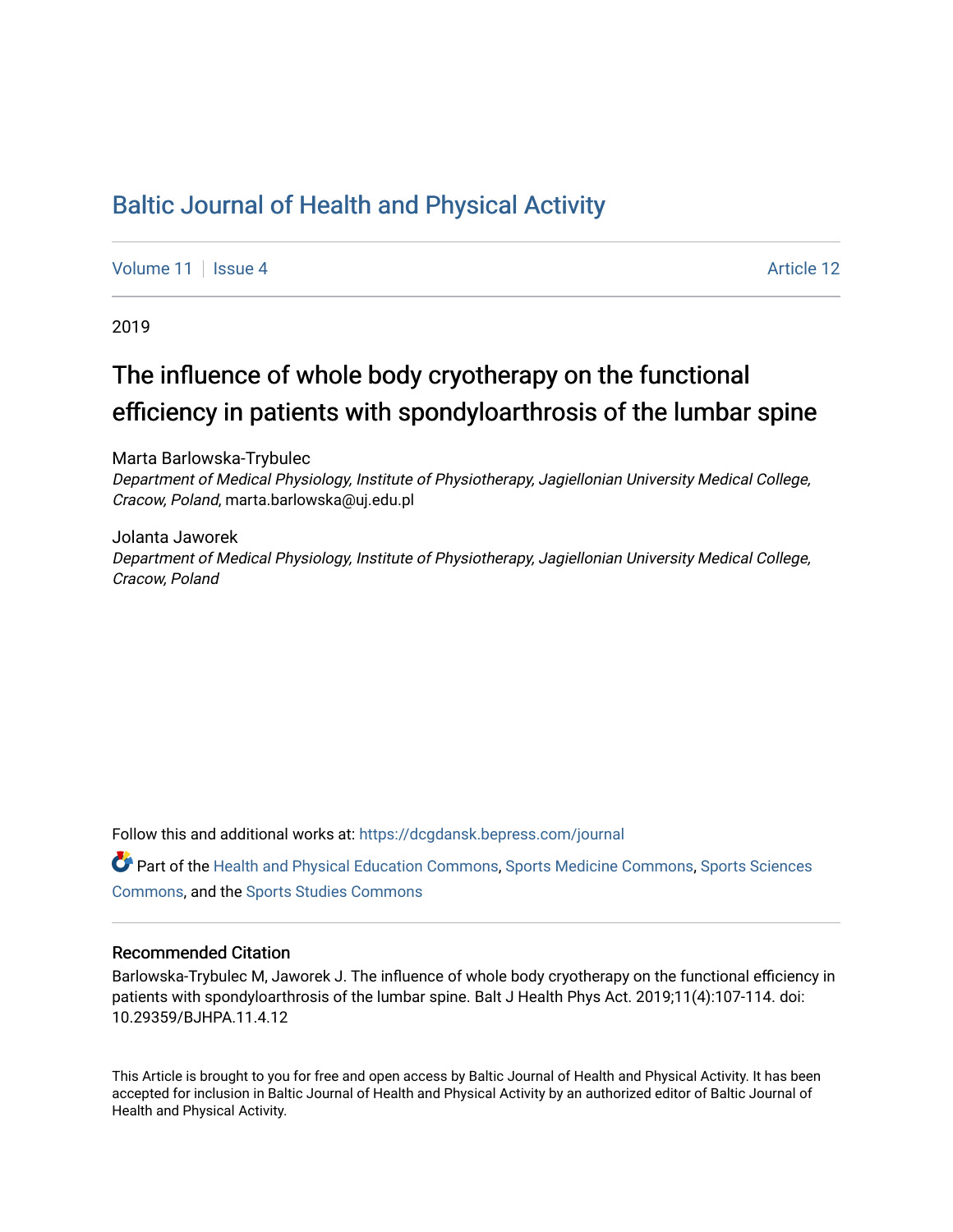# **The influence of whole body cryotherapy on the functional efficiency in patients with spondyloarthrosis of the lumbar spine**

**Marta Barłowska-Trybulec ABCDEFG, Jolanta Jaworek ABC**

Department of Medical Physiology, Institute of Physiotherapy, Jagiellonian University Medical College, Cracow, Poland

| abstract                     |                                                                                                                                                                                                                                                                                                                                                                                                                                                                                                                         |
|------------------------------|-------------------------------------------------------------------------------------------------------------------------------------------------------------------------------------------------------------------------------------------------------------------------------------------------------------------------------------------------------------------------------------------------------------------------------------------------------------------------------------------------------------------------|
| Background:                  | Osteoarthrosis (OA) is considered as the most common disease affecting mankind. The aim of the study<br>was to present the impact of whole body cryotherapy (WBCT) together with kinesiotherapy (KT) and<br>with KT alone on functional efficiency in patients with OA.                                                                                                                                                                                                                                                 |
| <b>Material and methods:</b> | The study group consisted of 120 patients. They were randomly divided into two groups. Patients<br>from the study group underwent a series of WBCT combined with KT, while patients from the control<br>group underwent KT alone. Each patient was examined before and after the therapy by VAS, ODI and<br>functional tests.                                                                                                                                                                                           |
| <b>Results:</b>              | After the therapy the VAS decreased by 33% in both study groups. Functional efficiency improved by<br>17% (ODI) in the study group, while in the control group by 10% ( $p < 0.0001$ ). The Schöber test result<br>increased after the therapy in the study group by 0.32 $\pm$ 0.1 cm, while in the control group by 0.4 $\pm$ 0.1<br>cm. In the Thomayer test spinal ROM increased after the therapy by 3.09 $\pm$ 0.1 cm in the study group<br>and increased by 2.63 $\pm$ 0.1 cm in the control group (p < 0.0001). |
| <b>Conclusions:</b>          | WBCT as well as kinesiotherapy decreases LBP and slightly increases lumbar spine ROM. Improvement in<br>functional efficiency measured by ODI was higher in patients after WBCT combined with kinesiotherapy.                                                                                                                                                                                                                                                                                                           |
| Key words:                   | osteoarthrosis, low back pain, functional efficiency, whole body cryotherapy.                                                                                                                                                                                                                                                                                                                                                                                                                                           |

#### **article details Article statistics: Word count:** 2,045; **Tables:** 0; **Figures:** 5; **References:** 30 **Received:** February 2019; **Accepted:** October 2019; **Published:** December 2019 **Full-text PDF:** http://www.balticsportscience.com **Copyright ©** Gdansk University of Physical Education and Sport, Poland **Indexation:** Celdes, Clarivate Analytics Emerging Sources Citation Index (ESCI), CNKI Scholar (China National Knowledge Infrastructure), CNPIEC, De Gruyter - IBR (International Bibliography of Reviews of Scholarly Literature in the Humanities and Social Sciences), De Gruyter - IBZ (International Bibliography of Periodical Literature in the Humanities and Social Sciences), DOAJ, EBSCO - Central & Eastern European Academic Source, EBSCO - SPORTDiscus, EBSCO Discovery Service, Google Scholar, Index Copernicus, J-Gate, Naviga (Softweco, Primo Central (ExLibris), ProQuest - Family Health, ProQuest - Health & Medical Complete, ProQuest - Illustrata: Health Sciences, ProQuest - Nursing & Allied Health Source, Summon (Serials Solutions/ProQuest, TDOne (TDNet), Ulrich's Periodicals Directory/ulrichsweb, WorldCat (OCLC) **Funding:** This research received no specific grant from any funding agency in the public, commercial, or not-for-profit sectors. **Conflict of interests:** Authors have declared that no competing interest exists. **Corresponding author:** Marta Barłowska-Trybulec, Zakład Fizjologii Medycznej Instytut Fizjoterapii Uniwersytet Jagielloński Collegium Medicum, Ul. Michałowskiego 12, 31-126 Kraków, Polska,; e-mail: marta.barlowska@uj.edu.pl **Open Access License:** This is an open access article distributed under the terms of the Creative Commons Attribution-Non-commercial 4.0 International (http://creativecommons.org/licenses/by-nc/4.0/), which permits use, distribution, and reproduction in any medium, provided the original work is properly cited, the use is non-commercial and is otherwise in compliance with the license.

**Authors' Contribution:**

- **A** Study Design
- **B** Data Collection
- **C** Statistical Analysis
- **D** Data Interpretation
- **E** Manuscript Preparation
- **F** Literature Search
- **G** Funds Collection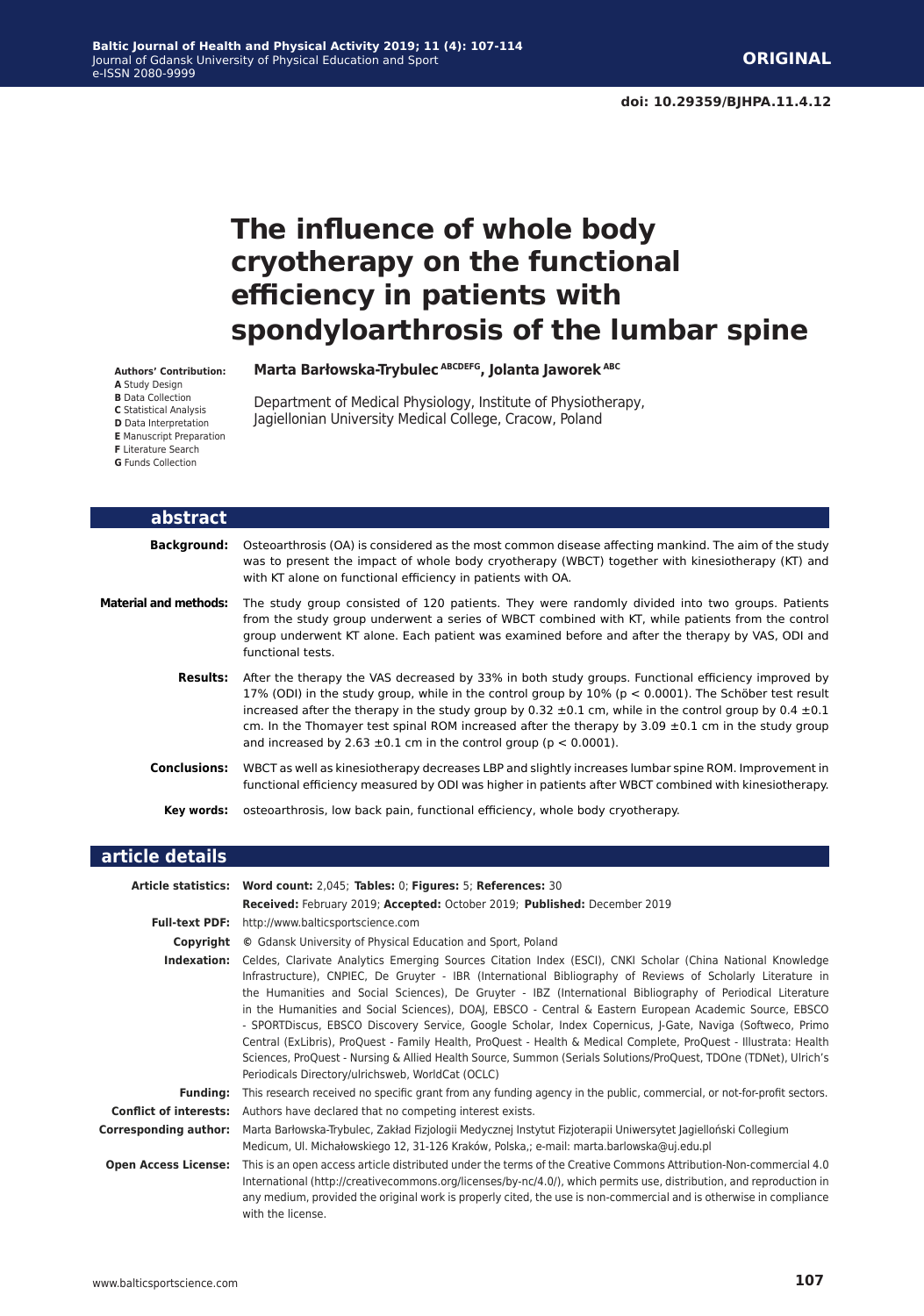# **introduction**

Osteoarthrosis (OA) is considered as the most common disease affecting mankind. The incidence of spondyloarthrosis in the US is estimated at 40– 85% of the population aged 65 and over (27 million people) [1–3]. Spinal pain associated with this disease occurs in 80% of the American population. Similar occurrence of spinal pain was noted in the Polish population. Experts estimate that 70% of the population over 30 years of age had one or more incidents of lower back pain (LBP), while among people over 40 years, the incidence of the symptoms of LBP affected about 66% of men and 30% of women [4].

According to the American College of Rheumatology (ACR), the diagnosis of osteoarthritis based on fundamental symptoms of the disease, such as the occurrence of LBP, morning stiffness (lasting up to 30 minutes), creaks during movement, limitation of ranges of spinal motion (ROM) and reduction of muscle strength. The occurrence of degenerative spine disease leads to limitation of patients functional efficiency [2].

There are many methods of LBP treatment including: pharmacological and surgical procedures, as well as systems of therapeutic exercises, manual and physiotherapeutic procedures [5]. Transcutaneous electrical nerve stimulation (TENS), ultrasound therapy (UD), iontophoresis, diadynamic currents (DD), interference currents, magnetotherapy, laser therapy, hydrotherapy, massage, as well as heat therapy, local and whole body cryotherapy (WBCT) are commonly used to manage LBP [6–14].

Low temperatures applied in cryochamber produces many physiological changes in the organism. The described effects of WBCT include: analgesic, anti-inflammatory, anti-swelling, relaxing effects and improvement in the spine ROM [15,16]. In addition to physiotherapeutic procedures, healing exercises are of significant importance in the rehabilitation of patients with spondyloarthrosis. Physiotherapy procedures used in the treatment of LBP resulted in the reduction of the burden on articular surfaces, increase in the strength and muscle mass of the abdominal and lumbar muscles in maintaining spinal motion, as well as in the correction of posture. Reduction in the load on articular surfaces could be achieved by a decrease in body weight in overweight patients. An important element of kinesiotherapy should be sensorimotor exercises [17–18].

The aim of the study was to present the impact of WBCT together with kinesiotherapy and kinesiotherapy alone on functional efficiency and subjective pain feeling in patients with OA of the lumbar spine.

### **material and methods**

120 patients with diagnosed spondyloarthrosis of the lumbar spine participated in the study. Patients were randomly divided into two groups: group A and group B. Patients from group A underwent a series of WBCT followed by a series of therapeutic exercises, while patients from group B underwent a series of therapeutic exercises only. The mean age in both study groups was similar (59  $\pm$ 8 years in group A and 60  $\pm$ 8 years in group B). A positive opinion of the Bioethical Commission of the Jagiellonian University was obtained (KBET/147/B/ 2014).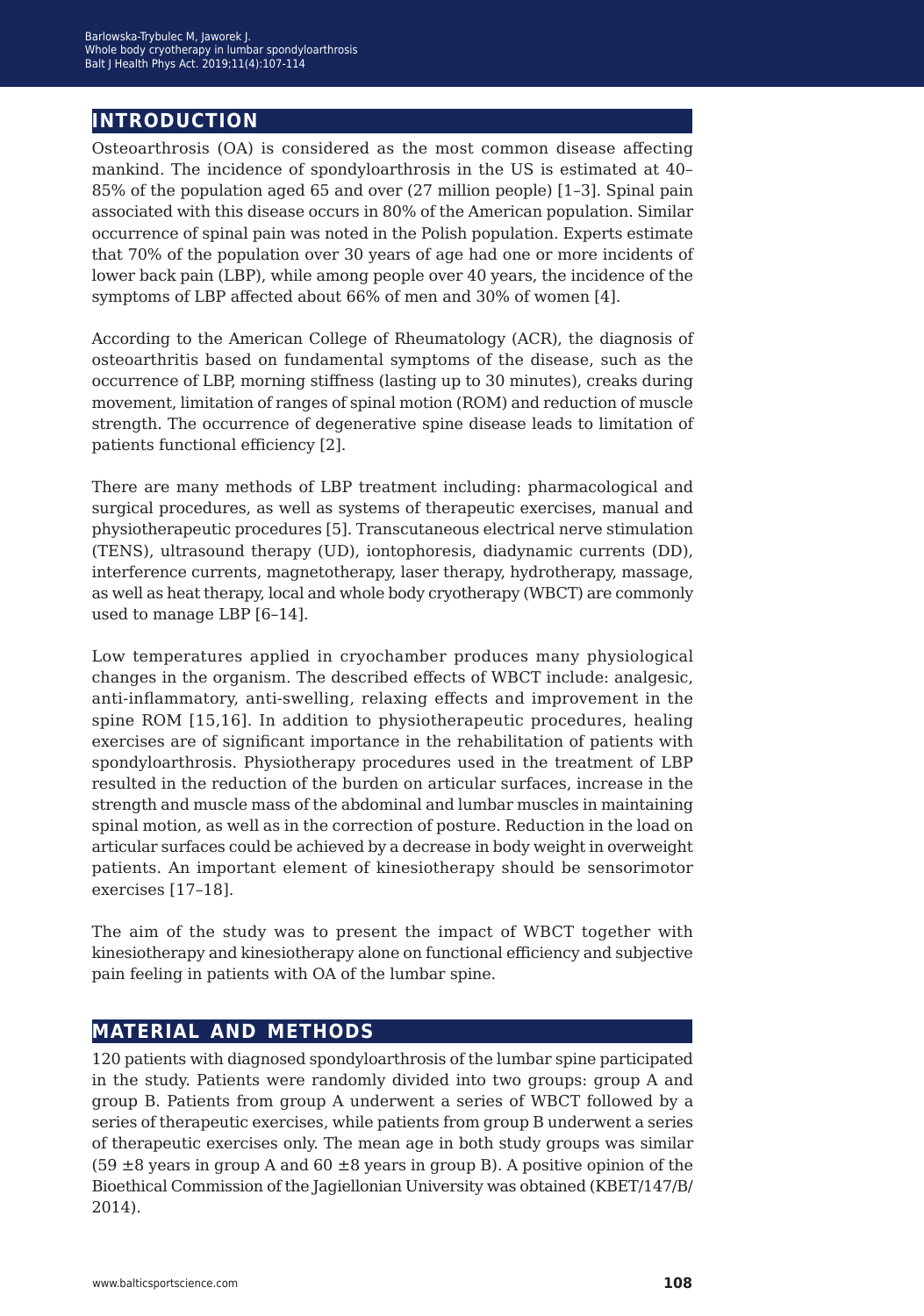Before and after the series of WBCT and a series of therapeutic exercises, each patient completed a questionnaire using the visual-analog scale (VAS) and the functional efficiency index such us: Oswestry Disability Index (ODI). Functional tests were used to examine the lumbar spine range of motion in both study groups (Thomayer test, Schöber test).

### **results**

The results of statistical analysis using the Wilcoxon test indicate that after a series of WBCT combined with therapeutic exercises (patients from group A), as well as after a series of therapeutic exercises without WBCT (patients from group B), the average point value of subjective lumbar spine pain expressed as VAS decreased in comparison to the value obtained before the therapy by 33% in respondents from both groups. In both groups, the median value (median) of back pain was  $6 \pm 2$  points before the therapy, and after the therapy it was reduced to  $4 \pm 1$  points (Fig. 1).



Fig. 1. The subjective feeling of low back pain expressed in the VAS before and after the a series of WBCT combined with therapeutic exercises (group A) and therapeutic exercises used without WBCT (group B)

The results of the examinations determining the functional efficiency of patients with back pain carried out with ODI indicate that after the physiotherapeutic procedure, the functional capacity of the respondents from both groups improved. The beneficial effects of the treatments were expressed as a decrease in the total ODI values measured after the end of the therapy as compared to the baseline values noted in patients from both study groups, with a slightly higher improvement in group A obtained with WBCT and therapeutic exercises.

In group A, the ODI index decreased from 30 ±9 points before a series of WBCT to the value of  $25 \pm 8$  points after the treatment. In group B this value decreased from 31  $\pm$ 11 points before the series of therapeutic exercises to 28  $\pm$ 9 points after kinesiotherapy alone (Fig. 2).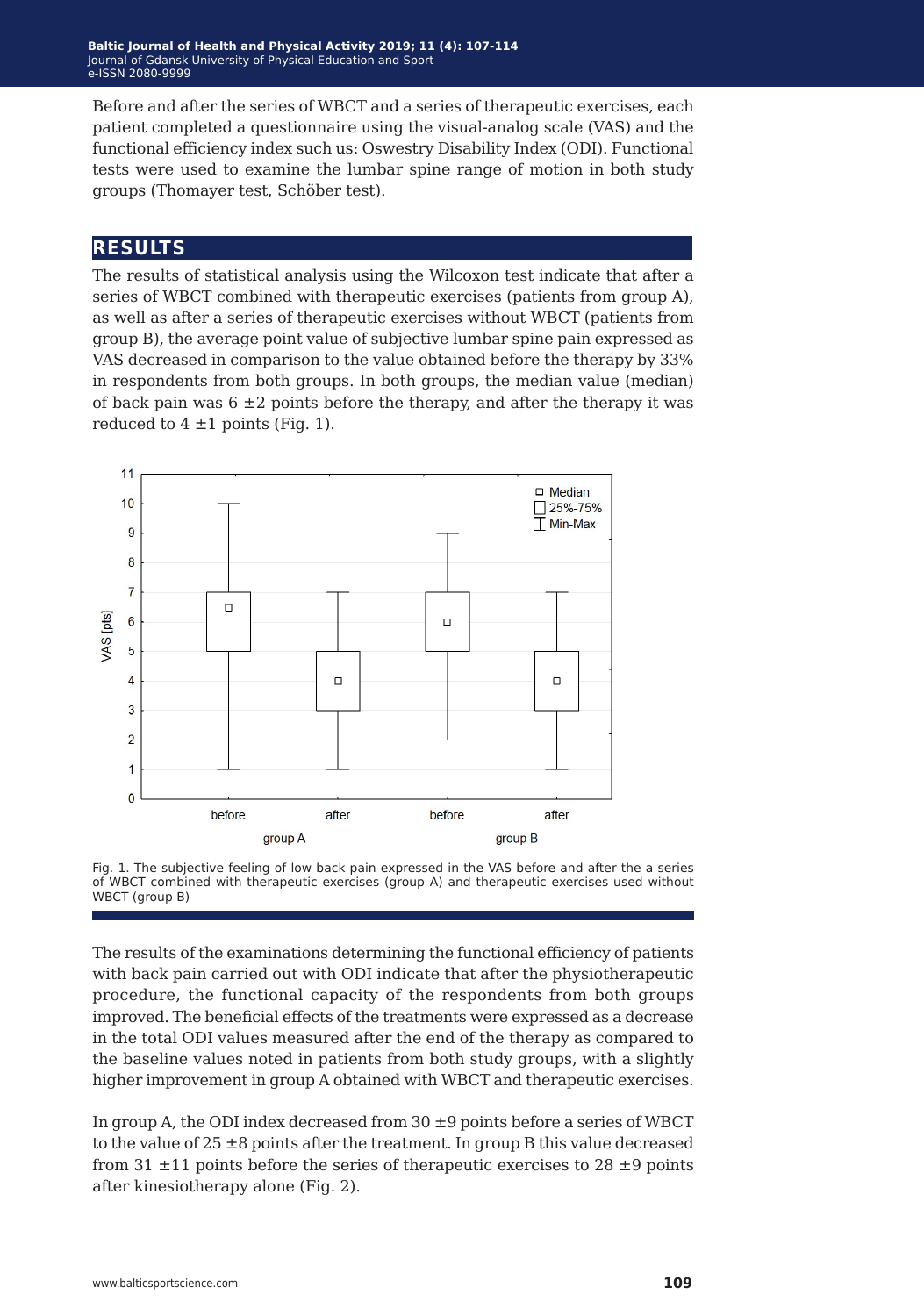



In group A, patients improved their functional efficiency by 17%, while in group B by 10%. In both groups, these changes were statistically significant (p-value was less than 0.0001).

In patients from group A, the average lumbar spine flexion range assessed by the Schöber test before WBCT combined with therapeutic exercises was  $2.16 \pm 0.2$ cm, whereas after treatment this value increased to  $2.48 \pm 0.1$  cm. In group B, the mean range of lumbar spine flexion before the series of therapeutic exercises was  $1.9 \pm 0.1$  cm, and after kinesiotherapy  $-2.3 \pm 0.1$  cm (Fig. 3).





In group A, the mean value of the extension of lumbar spine before WBCT combined with therapeutic exercises was  $1.28 \pm 0.1$  cm, while after the therapy this value increased to  $1.75 \pm 0.1$  cm. The mean numerical value for spine extension measured in patients from group B before kinesiotherapy was  $1.15 \pm 0.1$  cm, while after a series of therapeutic exercises this extension averaged  $1.45 \pm 0.1$  cm (Fig. 4).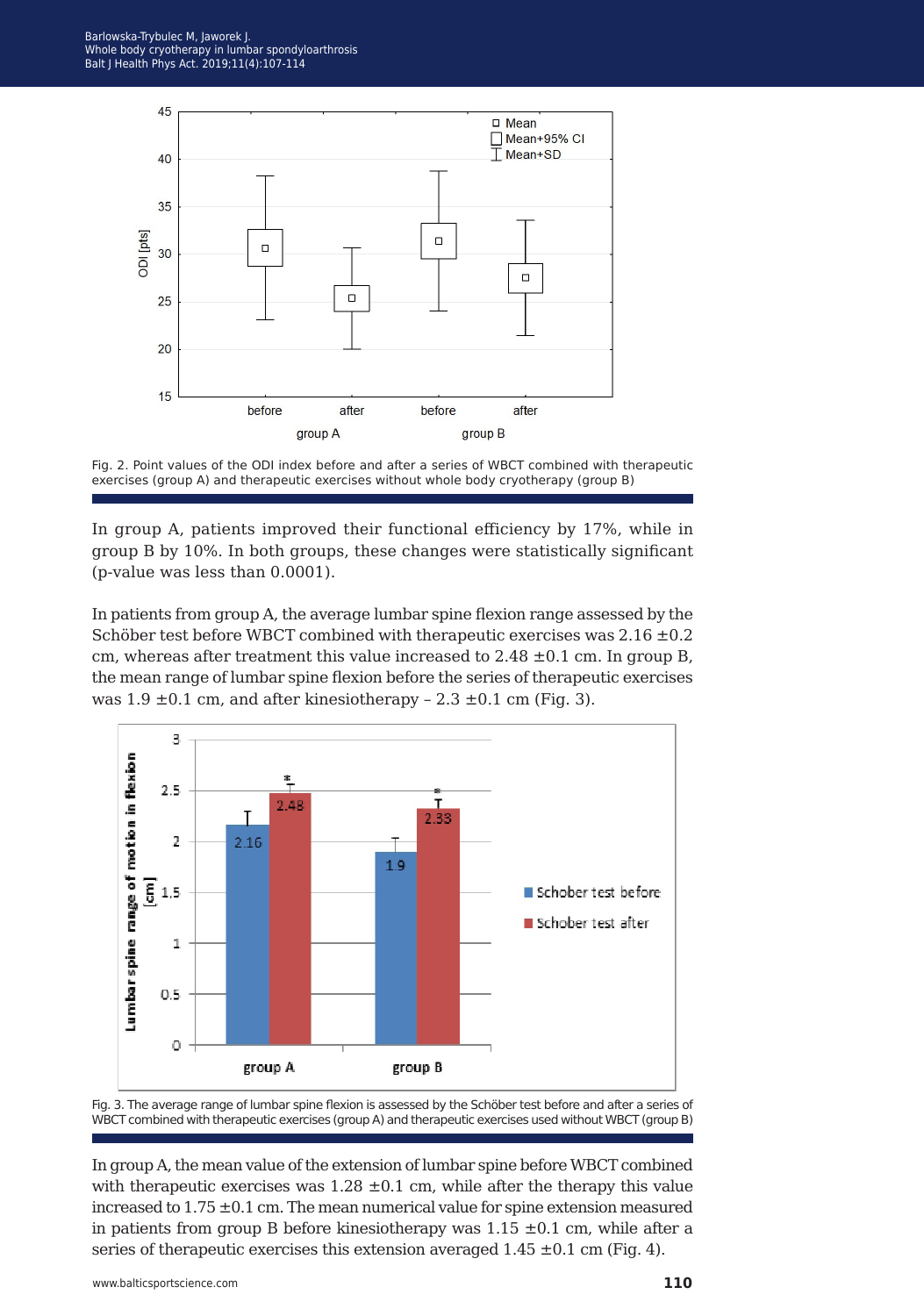

Fig. 4. The average range of lumbar spine extension is assessed by the Schöber test before and after the series of WBCT combined with therapeutic exercises (group A) and therapeutic exercises used without WBCT (group B)

The abovementioned slight improvement in the ranges of flexion and extension of the lumbar spine measured in standardized conditions in patients from both groups (A and B) was statistically significant ( $p \le 0.05$ ).

After a series of WBCT combined with therapeutic exercises (group A) and after a series of therapeutic exercises without WBCT (group B), an increase in the spine range of motion measured by the Thomayer test (f-f test) was observed. In group A, the average value of the finger tips distance from the floor before the series of WBCT was  $10.97 \pm 0.2$  cm, while after the therapy it decreased to 7.88  $\pm 0.1$ cm. In patients from group B the average distance of the fingers tips from the floor was  $9.48 \pm 0.2$  cm before kinesiotherapy, while after a series of exercises it decreased to  $6.85 \pm 0.1$  cm (Fig. 5). In both study groups, the improvement in the range of spinal motion was highly statistically significant ( $p < 0.0001$ ).



Fig. 5. Average distance measured by the Thomayer test before and after a series of WBCT combined with therapeutic exercises (group A) and therapeutic exercises used without WBCT (group B)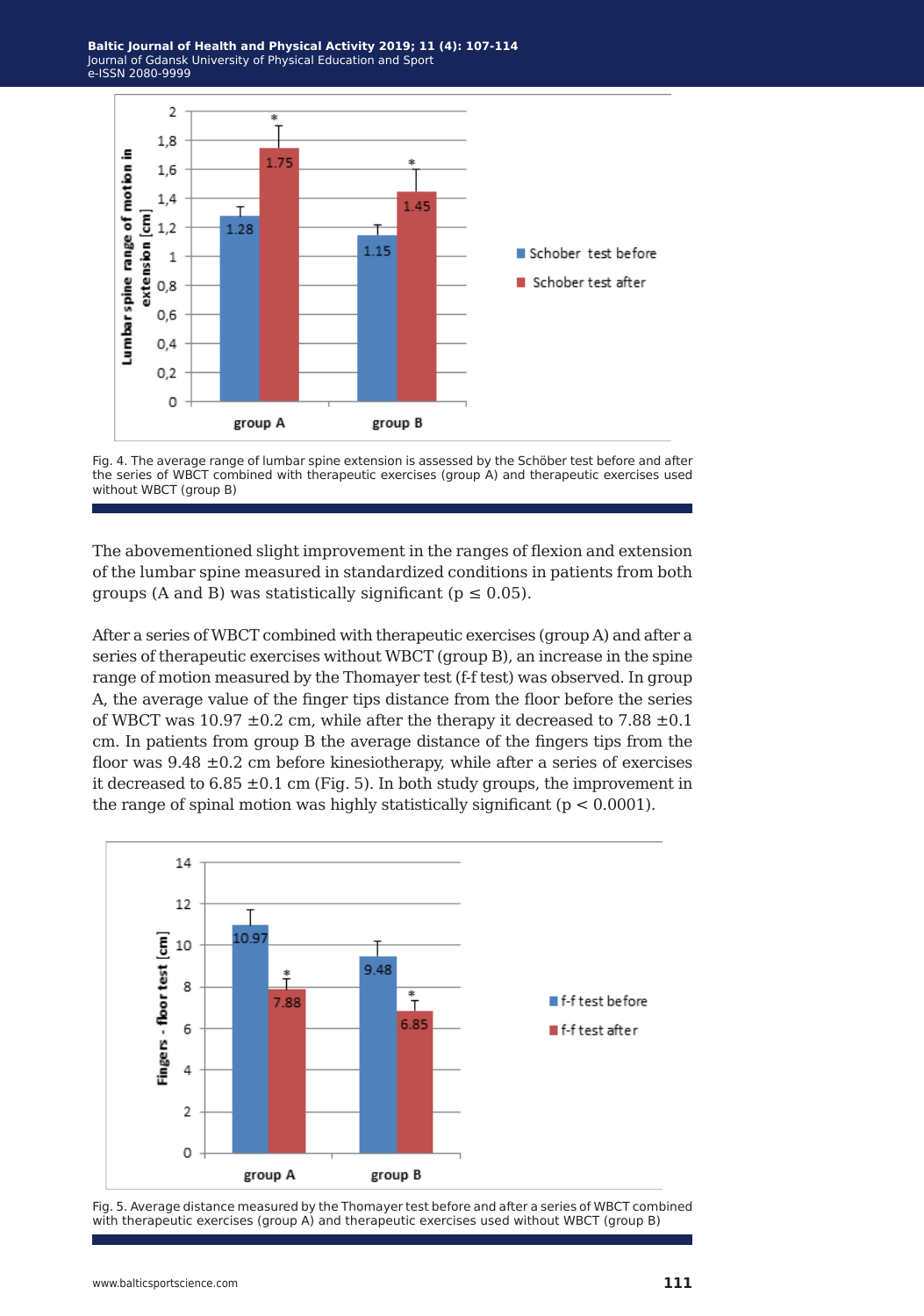# **discussion**

The results of the present study have proved that WBCT is a therapeutic treatment that effectively reduces pain in degenerative disease of the lower spine. The level of subjective feeling of back pain assessed with the VAS scale decreased by 33% after the applied physiotherapeutic treatment in patients undergoing WBCT combined with kinesiotherapy. However, similar pain reduction of 33% was also observed in patients of group B, in whom only therapeutic exercises were used. This observation is in agreement with previous results of our study, which have indicated that, in patients with LBP, treatment with WBCT reduced the pain intensity in 38% of respondents [19].

Studies comparing the effectiveness of systemic cryotherapy combined with kinesiotherapy in the treatment of osteoarthritis of peripheral joints indicate that these treatments significantly reduced the pain of joints, increased the range of spine motion and improved functional efficiency [17]. Confirmation of such beneficial effects of systemic cryotherapy in patients with osteoarthrosis of the lumbar spine can be found in previous publications [20, 21].

It was observed in current studies that after a series of WBCT, LBP was reduced, which was accompanied with an improvement in functional efficiency, assessed by ODI. Pain in the spine associated with everyday activities, appeared less frequently, and its severity decreased after WBCT. This improvement was noted in both groups of patients; in these undergoing WBCT combined with therapeutic exercises, as well as in patients with therapeutic gymnastics alone. Between these groups of patients there were no statistically significant differences regarding the effects of physical procedures. Based on these results, it can be assumed that both WBCT and the therapeutic exercises themselves had a positive effect on the functional efficiency in the subjects with osteoarthrosis of the lumbar spine. The beneficial effect of WBCT regarding the reduction of LBP in these patients was also documented in publications of other authors [19].

WBCT as well as therapeutic exercises caused a reduction of back pain occurring during everyday activities and limiting the efficiency of patients. To assess this functional efficiency, the ODI questionnaire was used as a reliable tool mentioned in previous scientific publications [22, 23]. The results of the present study indicated that after the WBCT treatment, a significant reduction in lower back pain occurred, and activities such as walking, lifting weights, standing were performed without such pain. Nocturnal back pain was also significantly reduced. Similar efficacy of WBCT with respect to improvement of the functional efficiency of patients with spondyloarthrosis was also documented in our previous studies [19, 24].

In the current studies, it was found that in group A patients (subjected to systemic cryotherapy combined with therapeutic exercises) improvement in functional efficiency measured by ODI was 17%, while in group B (in which the kinesiotherapy was applied), the improvement was lower and was 10%. The beneficial effects of low temperatures on the body are related to the direct impact of these temperatures on diseased tissues and excessively strained muscles. It has been proved that exposure to cryogenic temperatures leads to a decrease in neuromuscular spindles excitability and to a reduction in muscle tone [25].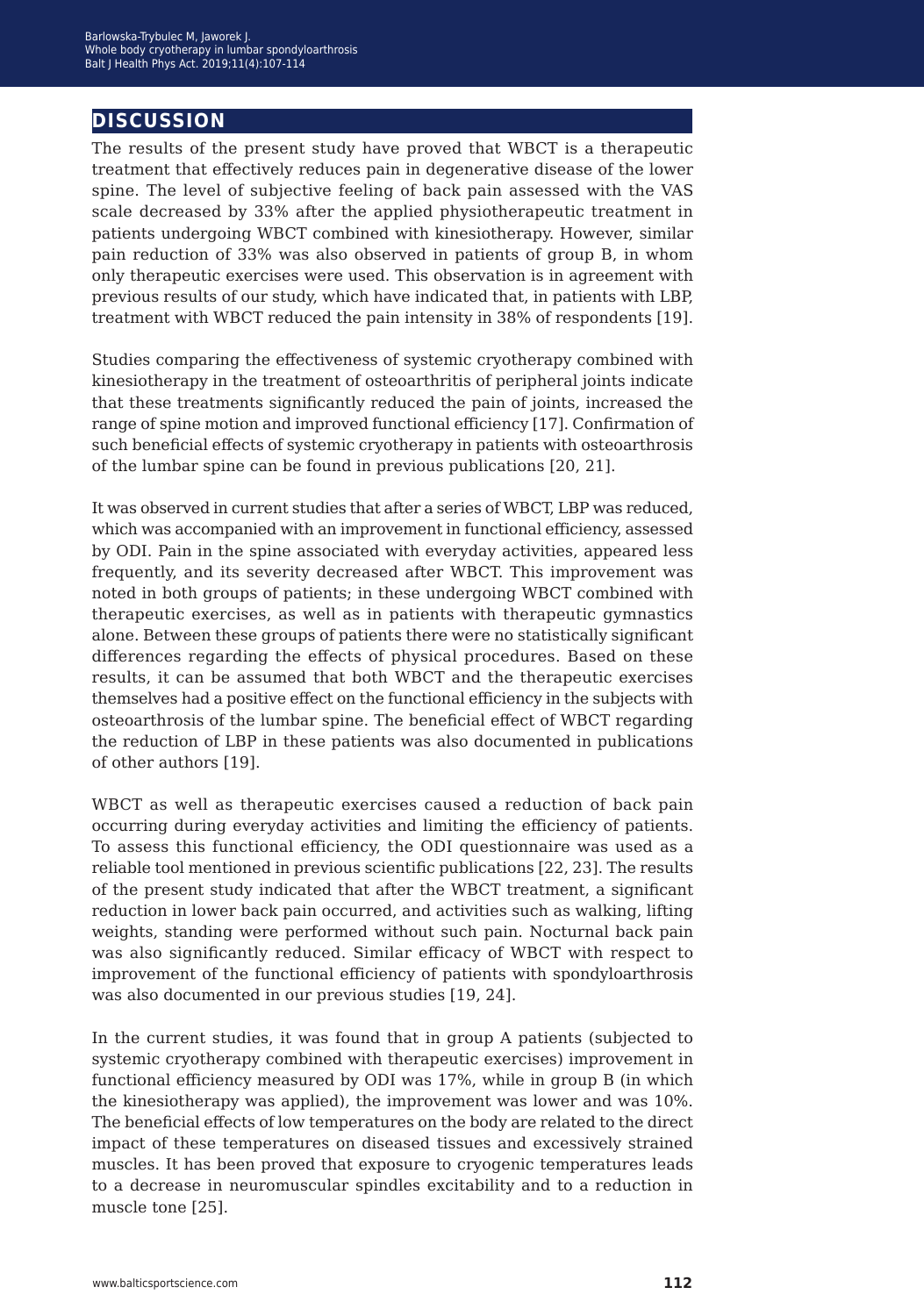During the research it was observed that after a series of WBCT treatments and a series of therapeutic exercises, there was also a slight improvement in the ranges of lumbar spine mobility assessed by the Schöber test and the fingers-to-floor test. This improvement could be associated with the relaxation of excessively tensed paraspinal muscles and as the result of reduction in LBP. The beneficial effects of WBCT with respect to the improvement of the spine range of motion and the associated reduction in pain was also documented in the numerous publications of other authors [10–12, 20, 25–28].

In patients with spondyloarthrosis, there was a significant improvement in the spine range of motion and statistically significant pain reduction assessed by the NRS scale and the Modified Laitinen Pain Rating Questionnaire as a result of a series of WBCT and therapeutic exercises [25]. Patients with ankylosing spondylitis have also demonstrated the effectiveness of WBCT in terms of improving the range of motion and the fight against back pain. It was observed that systemic cryotherapy combined with therapeutic exercises is more effective than the kinesiotherapy itself in these patients [10, 29, 30].

#### **conclusions**

In patients with OA of the lumbar spine, WBCT in a cryochamber combined with therapeutic exercises, as well as kinesiotherapy used as an independent form of treatment caused a decrease in low back pain and an increase of lumbar spine ranges of motion.

Reduction of pain occurring during various daily activities and a higher improvement in functional efficiency of patients has been observed in patients undergoing WBCT in combination with kinesiotherapy.

### **acknowledgements**

We would like to thank Elżbieta Broniatowska for statistical data analysis.

#### **references**

- [1] Allen DK, Golightly YM. Epidemiology of osteoarthritis: state of the evidence. Curr Opin Rheumatol. 2015;27(3):276-283.<https://doi.org/10.1097/BOR.0000000000000161>
- [2] Goode AP, Carey TS, Jordan JM. Low back pain and lumbar spine osteoarthritis: how are they related? Curr Rheumatol Rep. 2013;15(2):305.<https://doi.org/10.1007/s11926-012-0305-z>
- [3] Wenham CY, Conagham PG. New horizons in osteoarthritis. Age Ageing. 2013;42(3):272-278. [https://](https://doi.org/10.1093/ageing/aft043
) [doi.org/10.1093/ageing/aft043](https://doi.org/10.1093/ageing/aft043
)
- [4] Depa A, Drużbicki M. Ocena częstości występowania zespołów bólowych lędźwiowego odcinka kręgosłupa w zależności od charakteru wykonywanej pracy [Assessement of the frequency of lumbalgia occurence with relations to the character of performer work]. Prz Med Uniw Rzesz. 2008;1:34-41. Polish.
- [5] Rajadurai V, Murugan K. Spinal manipulative therapy for low back pain: A systemic review. Phys Ther Rev. 2009;14(4):260-271.<https://doi.org/10.1179/108331909X12488667116934>
- [6] Giemza C, Czech P, Paluszak A, Bieć E, Borzucka D, Kuczyński M. Acute effects of cryotherapy on postural control. Neurosci Lett. 2013;536:6-9.<https://doi.org/10.1016/j.neulet.2012.12.037>
- [7] Giemza C, Matczak-Giemza M, Ostrowska-Bieć E, Dolińska M. Effect of cryotherapy on the lumbar spine in elderly men with back pain. Aging Male. 2014;17(3):183-188. [https://doi.org/10.3109/136](https://doi.org/10.3109/13685538.2013.863860
) [85538.2013.863860](https://doi.org/10.3109/13685538.2013.863860
)
- [8] Grabiańska E, Leśniewicz J, Pieszyński I, Kostka J. Comparison of the analgesic effect of interferential current (IFC) and TENS in patients with low back pain. Wiad Lek. 2015;68(1):13-19.
- [9] Lim TK, Ma Y, Berger F, Litscher G. Acupuncture and neural mechanism in the management of low back pain - an update. Medicines (Basel). 2018;5(3):63. [https://doi.org/10.3390/medicines5030063](https://doi.org/10.3390/medicines5030063
)
- [10] Li Y, Cui X, Liu S, Zhang S, Zhao Y. Neuromuscular electrical stimulation for treating postpartum low back pain Medicine (Baltimore) 2018;97(28):e11426. [https://doi.org/10.1097/MD.0000000000011426](https://doi.org/10.1097/MD.0000000000011426
)
- [11] Stanek A, Sieroń A. Współczesna krioterapia ogólnoustrojowa w odnowie biologicznej [Contemporary whole-body cryotherapy in wellness]. Ann Acad Med Siles. 2012;66(4):64-70. Polish.